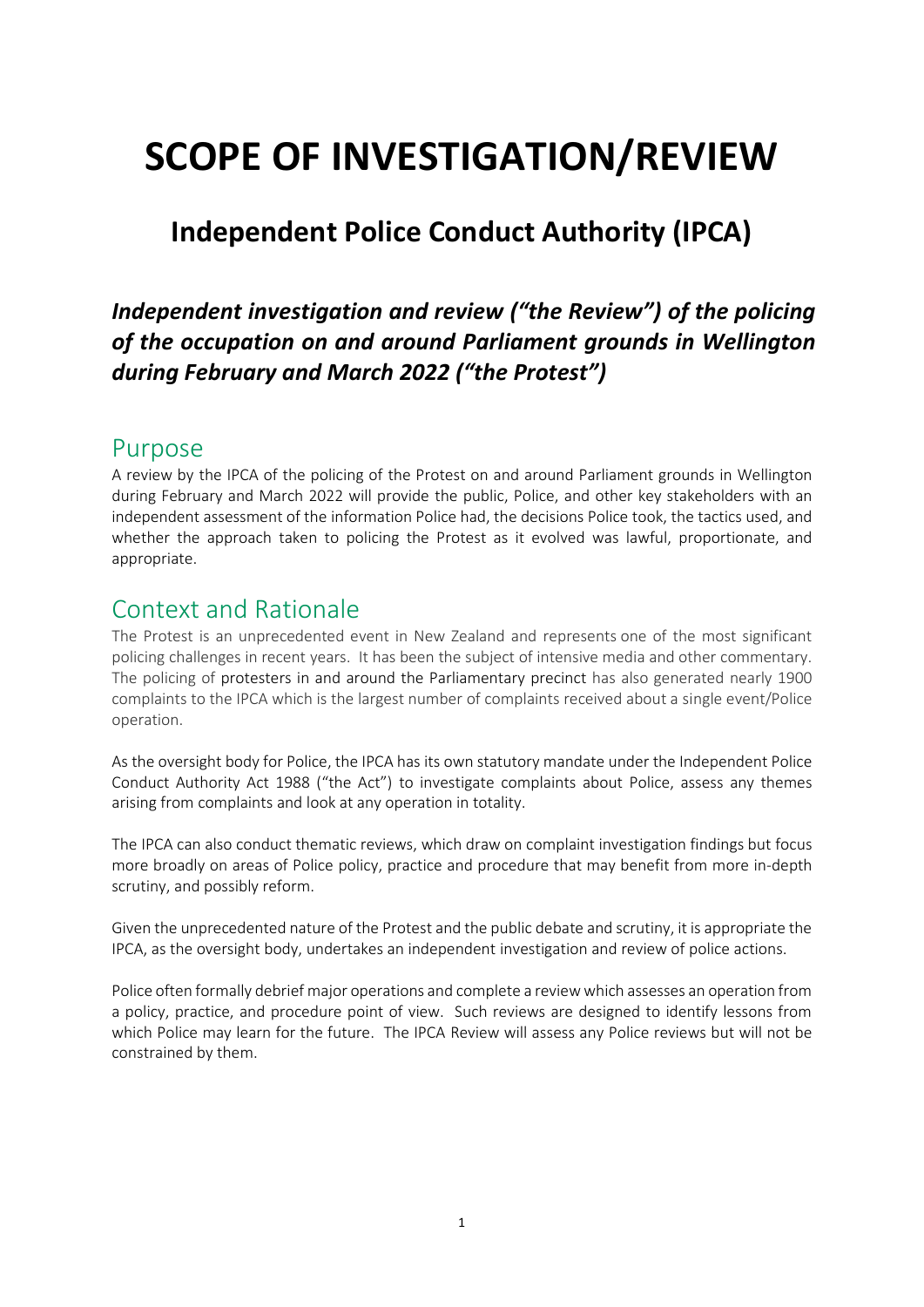## Scope of the Review

The review will examine:

### **A: Protest at Parliament**

- 1. Police management of intelligence as it related to the Protest, including consideration of the intelligence available to Police, the sufficiency of that intelligence, and how it was assessed and informed decision making prior to and throughout the course of the Protest.
- 2. Police engagement with iwi, protesters, local businesses, the Courts and other stakeholders.
- 3. Police engagement with local and national agencies where Police and those agencies needed to work together to develop and execute operational plans.
- 4. Police engagement at local and national government levels with those holding decision rights and responsibilities, including public and private sector actors whose actions materially influenced or impacted on Police decision making.
- 5. Police planning and preparation of itsresponse to the Protest. This includes staffselection, training, operational guidance, equipment, and technology provided to officers who policed the Protest.
- 6. Police command and control, decision-making processes, and operational execution (including tactics used and timeliness of tactics).
- 7. The powers used to keep the peace, maintain public safety, enforce the law, and provide community support and reassurance, and the tactical exercise of those powers. It also includes how Police balanced the rights of protesters with the rights of other people throughout the course of the Protest.
- 8. Any other decisions, acts, omissions, conduct, policy, practice, or procedure issues arising out of 1- 7 above.

### B: Complaints

Nearly 1900 complaints have been received to date. Many are from individuals who were not present at the Protest but concerned about Police actions or inactions. Some are from individuals who were physically present and made complaints about specific or more general Police activities, such as the lawfulness of their powers, use of force, or particular tactics and treatment in custody.

In relation to the complaints received, the Review will:

- 1. Assess and triage each complaint to determine themes and issues arising.
- 2. Determine how complaints will be dealt with in accordance with section 17 of the Act and in particular which complaints require independent investigation by the IPCA and which complaints identify issues which will inform the review.
- 3. Advise all complainants of how their complaint will be dealt with and what further contact, if any, they will receive from the IPCA.
- 4. Undertake independent investigations if required.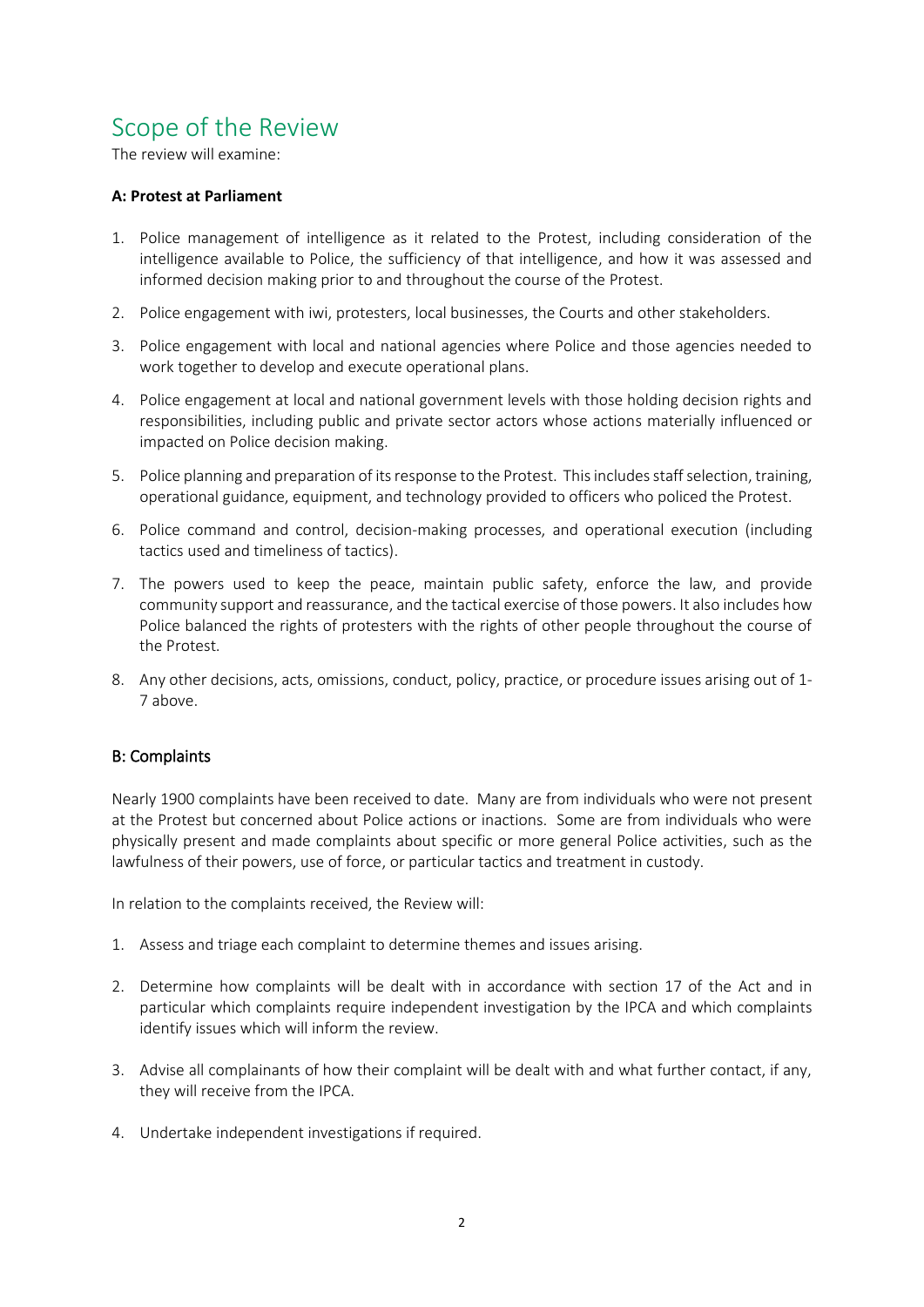## Out of scope

The Review will not examine:

- 1. Policing of any other protests around New Zealand during February and March 2022, unless the policing of other protests influenced or informed in any way decision making processes for the Protest.
- 2. Issues of the spread of misinformation/disinformation on social media, and other digital platforms, and how that influences people's behaviour (unless social media posts are shown to have materially influenced Police plans and actions).
- 3. The political or socio-economic motivation of any complainant or group of complainants.
- 4. Complaints relating to Police actions at any other protest sites. These will be managed as part of the usual IPCA complaint process.

# Methodology

A project plan and team structure will be developed setting out the detailed work plan and key deliverables with specified milestones and responsibilities. This will include:

- 1. How anyone with relevant information (including digital footage) can contact the IPCA to provide this. (Likely establishment of a specific email address and Dropbox facility)
- 2. Determining who needs to be interviewed
- 3. Engagement with those directly affected by the Protest including the public, businesses, institutions in the immediate vicinity of the parliamentary precinct and the Wellington City Council
- 4. The process for obtaining all relevant information and views from:
	- Police
	- Mainstream and social media outlets
	- Protesters
	- Affected communities and stakeholders
	- Wider community/public
	- Experts in appropriate fields
- 5. Triaging and response to all complaints
- 6. Investigation plans for specific complaints
- 7. Workplans for the thematic areas to be covered by the review

The Review will generally apply standard IPCA operating practices, including:

- 1. Categorisation of complaints according to IPCA Standard Operation Practice set out in attachment A;
- 2. Deciding to take no action on a specific complaint in accordance with section 18 of the Act;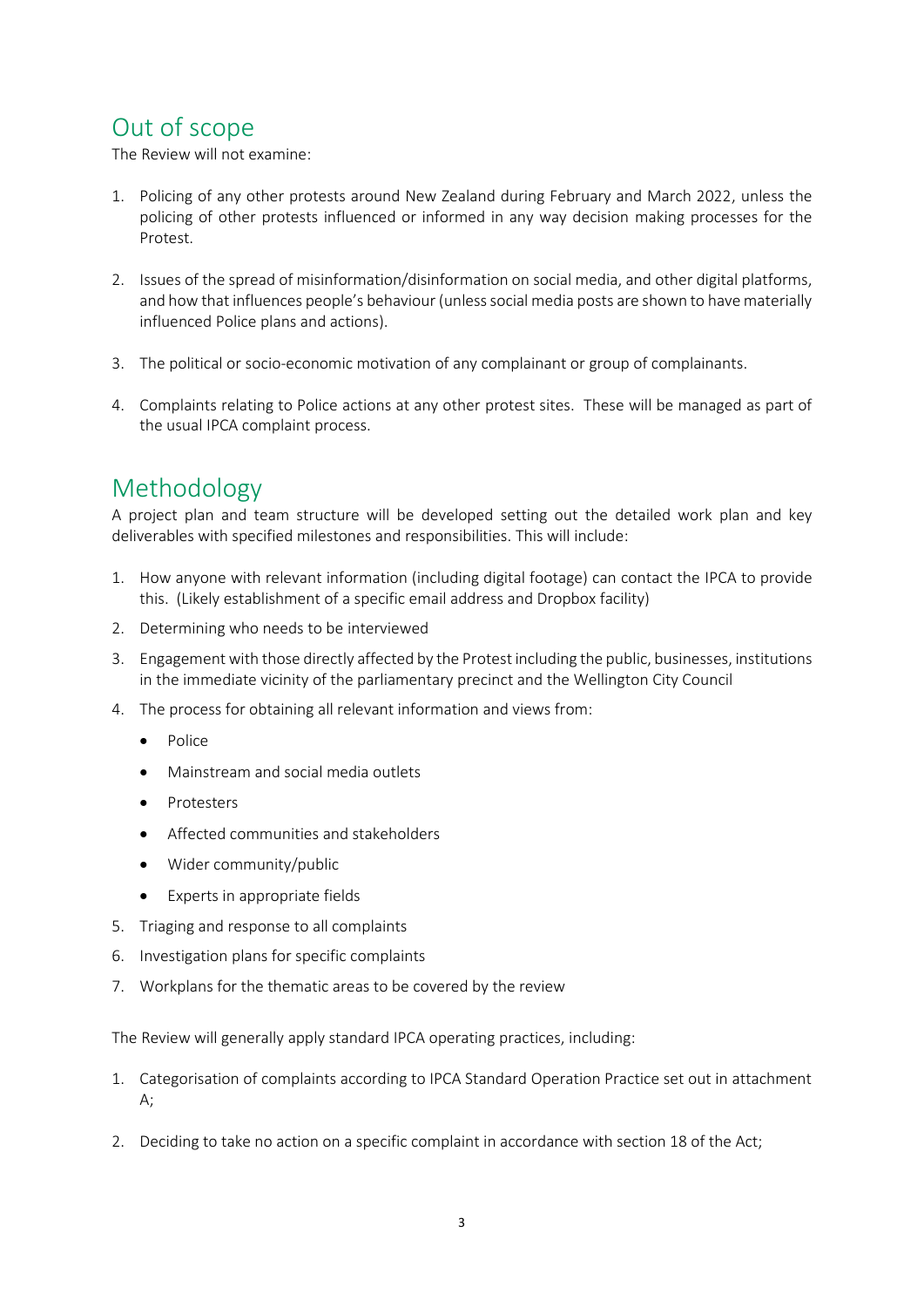- 3. Regulating its own procedure and where necessary invoking its powers under the Commissions of Inquiry Act 1908 in accordance with section 23 of the Act; and
- 4. Maintaining confidentiality and secrecy of information in accordance with section 32 of the Act.

The Review may also call on outside assistance (including international expertise), where required, to reach appropriate conclusions on matters within scope of the review.

### **Outcomes**

The Review will result in:

- 1. Report(s) about individual complaint findings.
- 2. A final thematic Review report summarising key findings and offering any recommendations or lessons learnt that may inform future Police actions. This thematic report will speak to issues raised by the majority of complaints.

### Timeframe

The Review and individual complaint investigations will be conducted in parallel to the extent possible and practicable, and are anticipated to be conducted over a period of 12 months starting 1 April 2022.

The IPCA will report to the Secretary of Justice at regular intervals about the probable timeframe and progress towards it.

Delivery against the timeframe is subject to:

- 1. The availability of the resources to undertake the project. While we envisage the project being resourced in part by IPCA staff, there will be a need to second or contract specialists. Our ability to backfill IPCA staff on the project and availability of specialist staff are a risk that may have an impact on timeframes.
- 2. The number of individuals that may need to be interviewed.
- 3. The volume and accessibility of information from Police, the public and others that will need to be assessed.
- 4. Court processes.
- 5. Covid.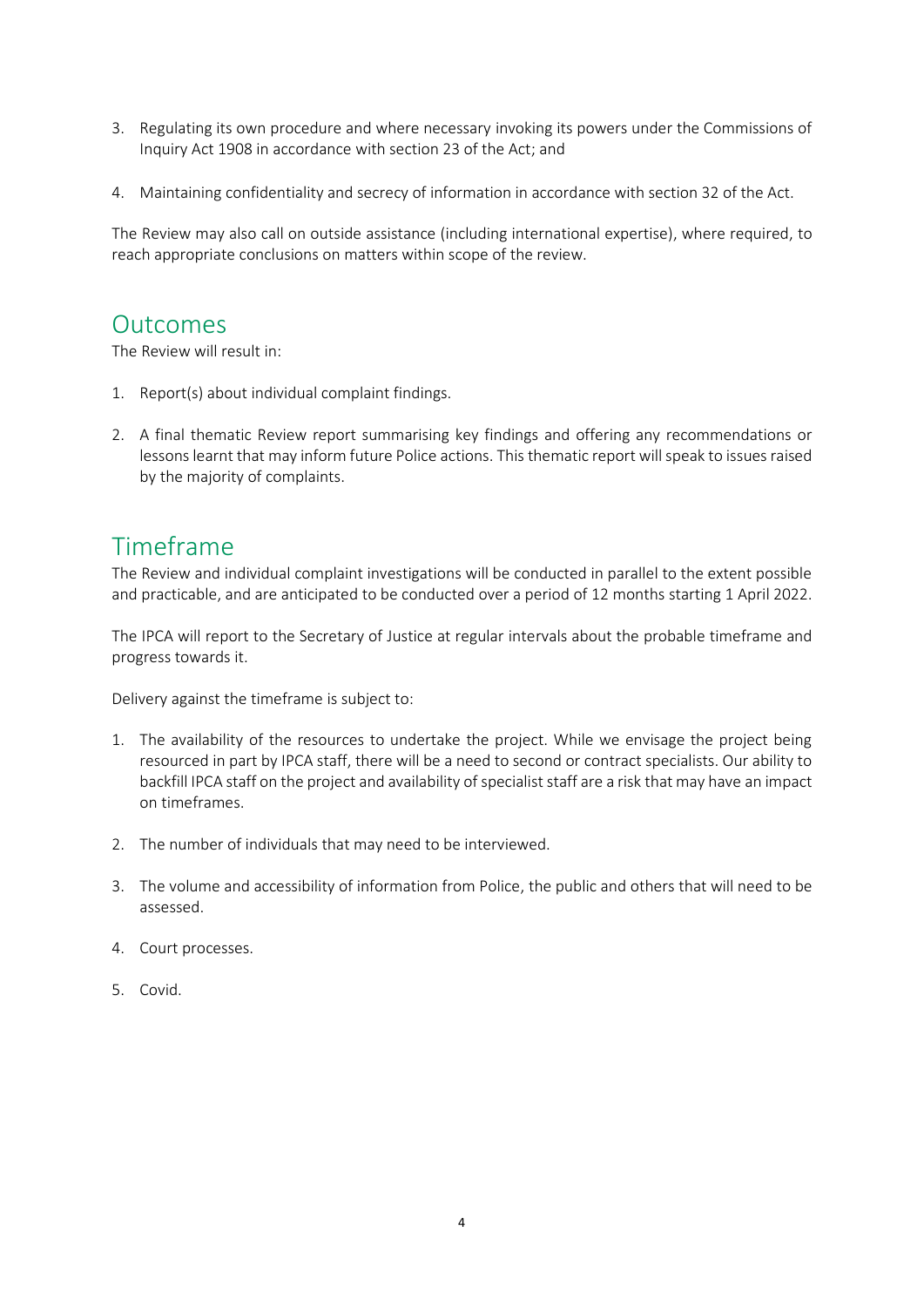# Attachment A: IPCA Categorisation

### **Category A – IPCA independent investigation**

#### *Principle*

#### *Guidelines*

There are a number of cases that are so serious that they will typically lead to a Category A investigation. These include:

- a) cases involving death or serious injury caused or appearing to be caused by Police actions;
- b) cases containing elements of corruption or serious criminal misconduct;
- c) other cases of deliberate wrongdoing or other serious misconduct that would significantly impact on public trust and confidence in Police.

A case that meets one of the above criteria will not necessarily be independently investigated if the Authority is satisfied that it has been or is being responded to robustly and expeditiously by Police (e.g. by investigation with a view to possible criminal prosecution or disciplinary proceedings against one or more officers). Conversely, a case that does not meet one of the above criteria may be deemed suitable for a Category A investigation if:

- d) it raises one or more significant systemic issues;
- e) it shows a pattern of significant misconduct by an individual officer;
- f) it raises integrity issues in relation to a senior officer or an area, District, or Police generally;
- g) a Police investigation on its own is unlikely, in the view of the Authority, to be perceived by the public as being sufficiently robust; or
- h) Police have indicated, or the Authority determines, that for public interest reasons it is preferable for the Authority rather than Police to investigate.

### Category C – Facilitated Case Resolution

#### *Principle*

Where the complainant has a reasonable grievance to be addressed and the issues are clear, the case should be resolved by appropriate action and redress as soon as practicable.

#### *Guidelines*

This category of complaints has the following characteristics:

- a) the issues raised by the complaint are clear;
- b) there does not need to be a substantial investigation to determine the facts;